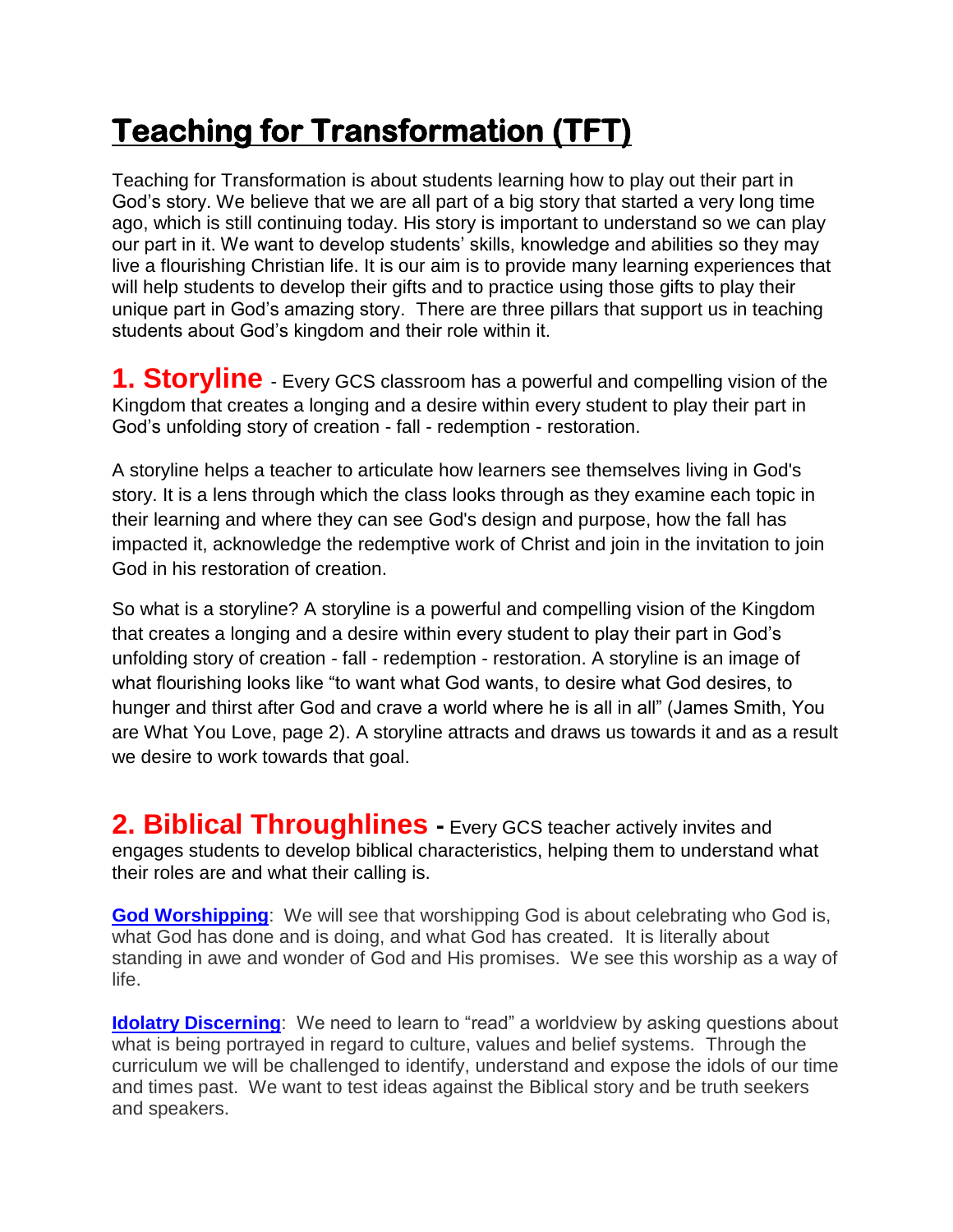**Earth Keeping**: We will respond to God's call to be stewards of all of creation. We need to reclaim and relearn how to respectfully treat the universe and all things contained in it. It is about the challenge of living lives that balance our wants and needs with those of other people, people living in other areas of the world and those still to come. This is a matter of respecting God and it is our responsibility.

**Beauty Creating:** We will create beauty that praises God and enriches our world. Creation shouts that our God loves diversity, complexity, and creativity. As image bearers of a creative God, we will glorify and praise God by creating that which is beautiful and pleasing to Him.

**Justice Seeking:** We will act as agents of restoration. The world is not as God intended it to be and we must learn to see the injustices - but it can't stop there! We need to act as agents of restoration by both identifying and responding to injustices. We must take on this responsibility and rejoice in the glimpses of the kingdom we get from this task.

**Creation Enjoying:** We will celebrate God's beautiful creation and give testimony to the presence of God in creation. We need to stop, look, and be amazed! We must create opportunities to see the beauty, delicacy, oddity and miracle in everyday things. Ordinary things become extraordinary when seen in a new way!

**Servant Working:** We will learn to serve others by working actively to heal brokenness and bring joy and shalom. We need to look for ways to affect change, improve situations for eople, build community, and meet needs. We are called to take action; using the gifts of ideas, materials, skills and awareness that God has given. Being "salt and light" means our faith needs to be expressed in our work.

**Community Building**: We will be active pursuers and builders of community, in our classrooms, in our neighborhoods, and in the global village we are a part of. We need to learn to pursue shalom - to be active and eager examples of peace-filled communities. Our school will be a community of grace where we will learn to walk and work together in peace.

**Image Reflecting:** We bear the image of God in our daily lives. Being an image bearer isn't something we do, it is deeper than that. Image bearers is what we are. We reflect God's image and we learn to see God's image in others. The more Christlike our actions are, the more clearly Christ's light shines in the dark parts of this world.

**Order Discovering:** We see God's fingerprints all over creation. When we read the creation account we read a story of God creating order out of chaos. There is a purpose in God's creation and we are able to discover this amazing order within creation. One of the inescapable conclusions for everyone must be "Wow! God had an amazing plan for all of this!"